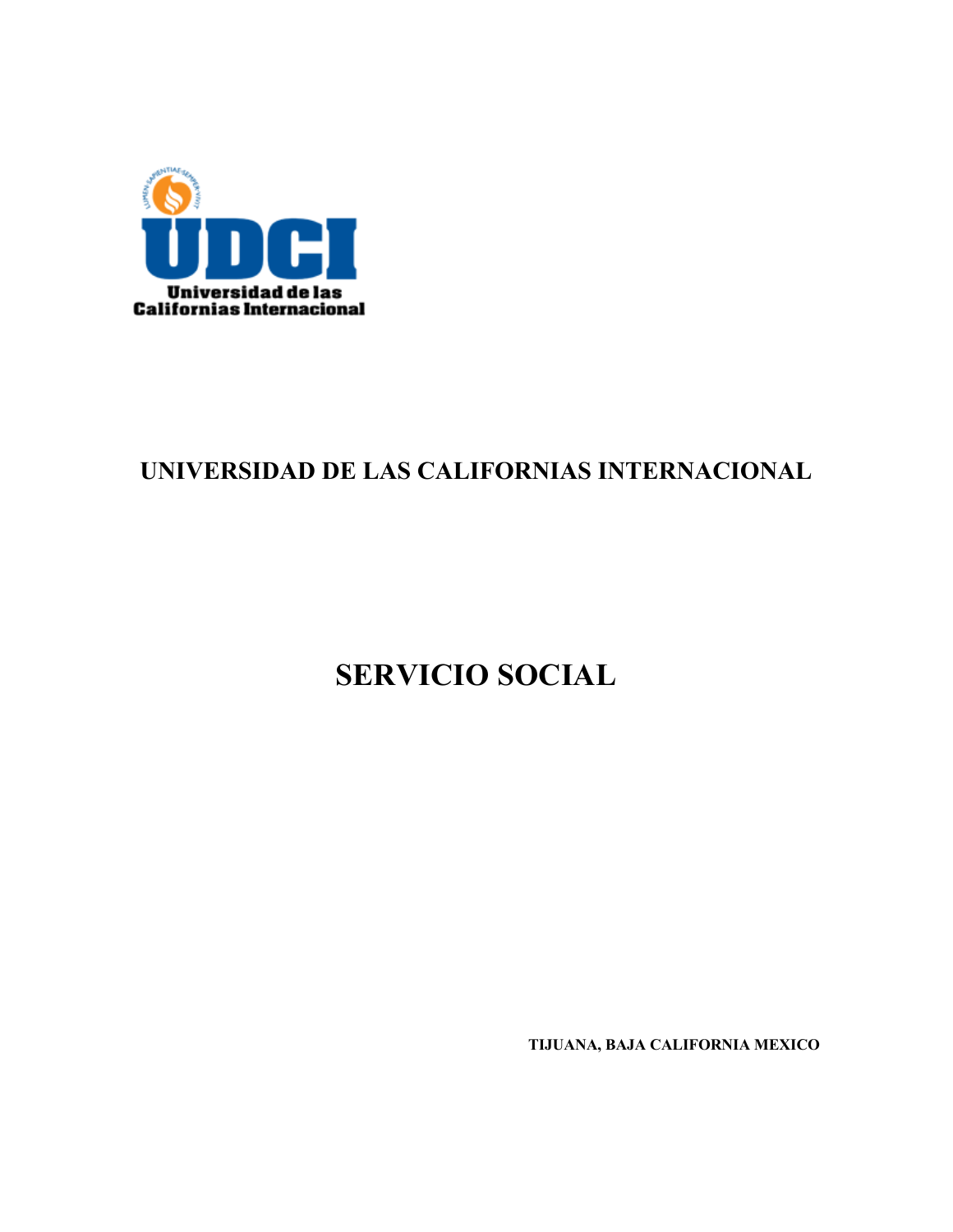## **SERVICIO SOCIAL**

Se entiende por servicio social, la actividad que con carácter temporal, obligatorio y no remunerado, realizan los alumnos dependientes de la Universidad de las Californias Internacional, como retribución a la sociedad a la que pertenecen.

## **OBJETIVOS DEL SERVICIO SOCIAL**

1.-Contribuir al desarrollo integral del educando.

2.-Desarrollar en el estudiante una conciencia de solidaridad y compromiso con la sociedad.

## **DISPOSICIONES GENERALES**

1.-El Servicio Social deberá cubrirse, preferentemente, dentro de los planes y programas que establezca el Ejecutivo Federal, ya que ellos contribuyen directamente al desarrollo económico, social y cultural del País.

2.-La prestación del Servicio Social será requisito para obtener el título o de cualquier otro documento.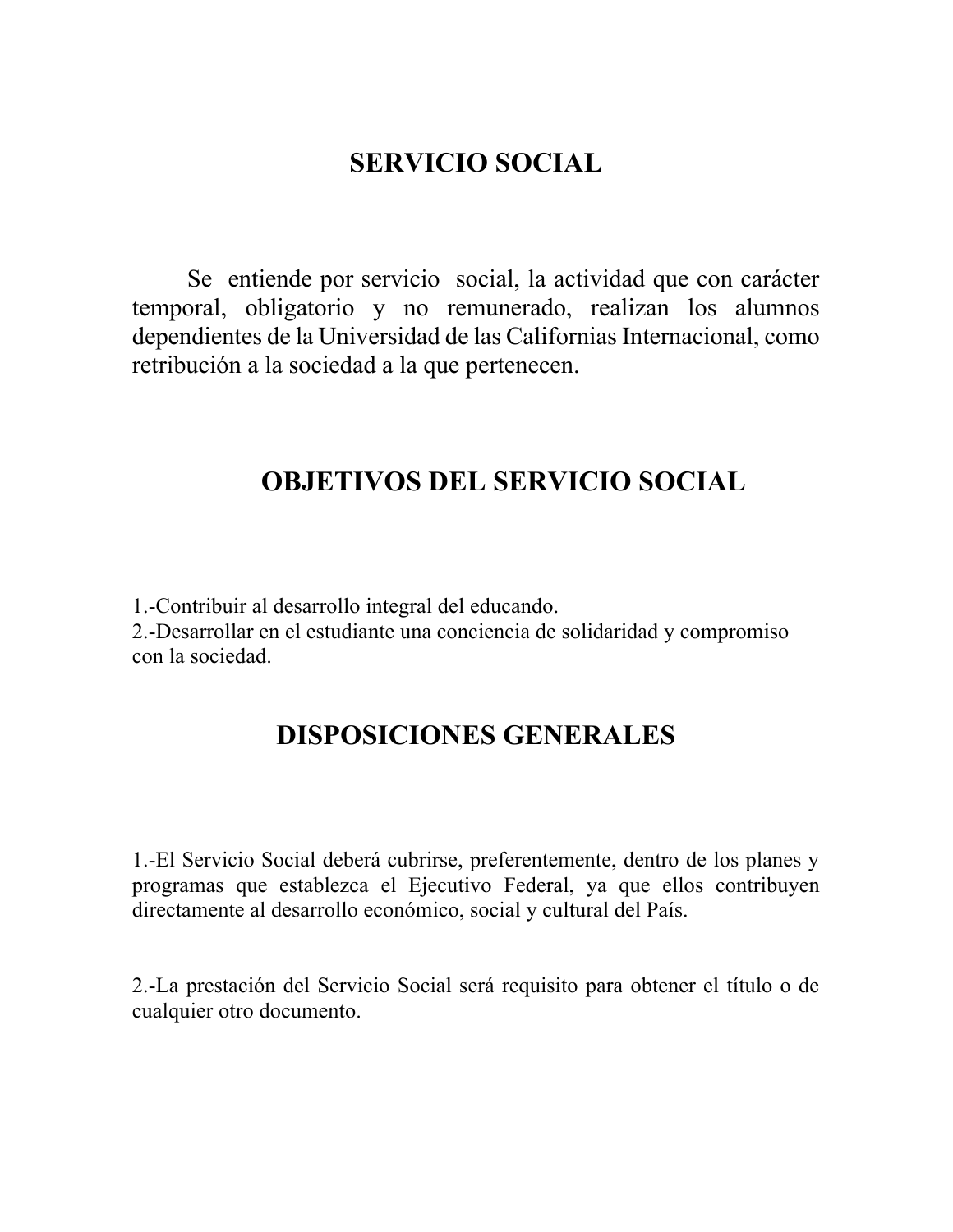3.-El Servicio Social deberá iniciarse a partir del 50% de los créditos aprobados.

4.-Las constancias oficiales de Servicio Social de los alumnos, se extenderán por la oficina de Control Escolar.

## REQUISITOS PARA PRESENTAR EL SERVICIO SOCIAL

1.- El alumno deberá registrar el inicio de su proceso en la oficina de Control Escolar.

2.- Se le asignará el lugar de prestación (donde sean requeridos en el momento de su solicitud).

3.- Deberá solicitar carta de presentación en la Oficina de Servicio Social, la cual deberá ir dirigida a la persona autorizada y el cargo que ostenta este documento es la única autorización mediante la cual iniciará su Servicio Social.

4.- Posteriormente, en la Oficina de Servicio Social se abrirá expediente personal a los alumnos, con la siguiente documentación:

a)-Solicitud

b)-Copia de carta de presentación del lugar donde prestará su Servicio Social. c)-Carta de aceptación de la Institución, donde hará su Servicio Social

5.-Deberá reportar cada 2 meses el número de horas acumuladas en la hoja que le proporcionará la Oficina de Servicio Social deberá traer la firma del responsable del programa y el sello de la Institución. No se aceptará con tachaduras o alteraciones. Tendrá como máximo siete días hábiles para entregar dicho reporte, a partir de la fecha en que acumuló las horas reglamentarias.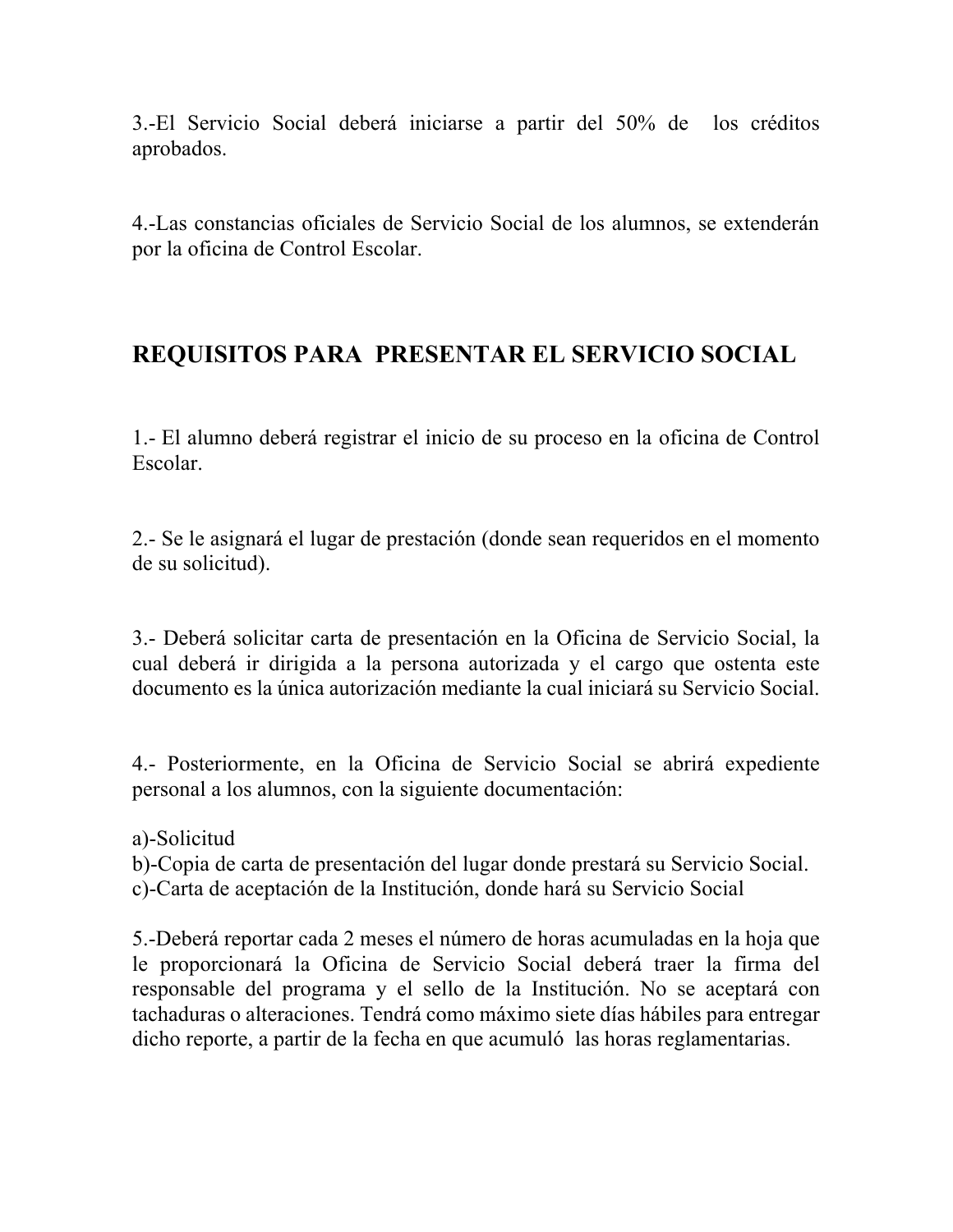6.-Al terminar el Servicio Social, habiendo acumulado 480 horas en un lapso no menor de 6 meses y no mayor de 2 años, deberá entregar la constancia correspondiente a más tardar 7 días despues de haber concluido dicho Servicio.

7.-De acuerdo al periodo de terminación, el alumno tiene 1 mes para entregar una memoria de su Servicio Social; si incurre en la falta de entrega es motivo de cancelación.

8.-Si después de iniciado el Servicio Social es interrumpido, deberá notificar a la Oficina de Servicio Social, con el fin de efectuar el trámite correspondiente (cancelación) y evitar las amonestaciones que marca el reglamento.

9.-Será desconocido el Servicio Social que no se autorizó por la Oficina de Servicio Social.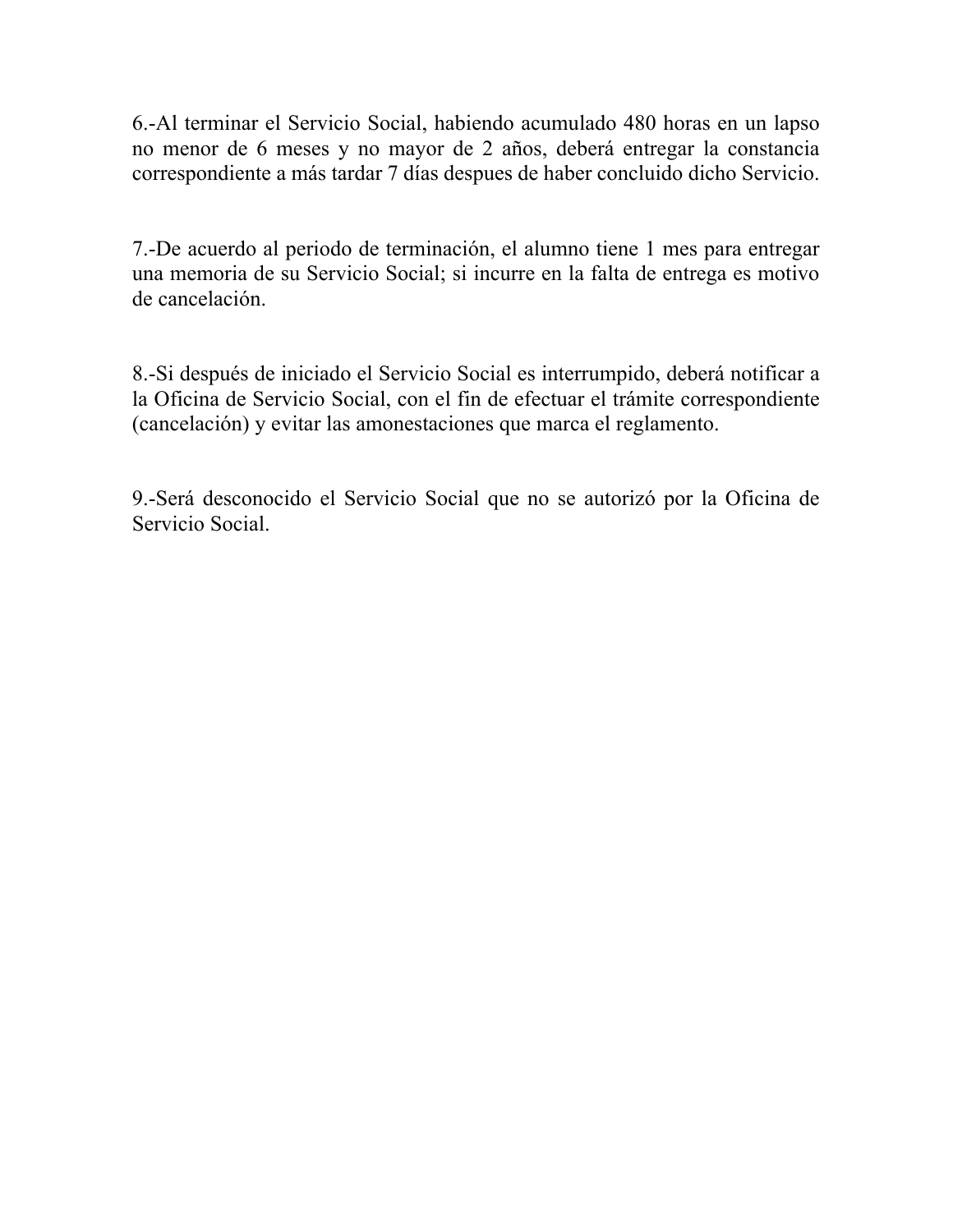(organismo o dependencia oficial)

Oficio No. Asunto: Aceptación Lugar y Fecha:

### **C. DIRECTOR DE** LA UNIVERSIDAD DE LAS CALIFORNIAS INTERNACIONAL **PRESENTE**

At'n. Oficina de Servicio Social.

|                 |               | Por medio del presente me permito informarle que el (la) |                  |                                    |    |            |     |
|-----------------|---------------|----------------------------------------------------------|------------------|------------------------------------|----|------------|-----|
| $\mathbf C$ .   |               |                                                          |                  |                                    |    | Con No. De |     |
| Control         |               |                                                          |                  | de la especialidad del programa de |    |            |     |
|                 |               |                                                          |                  | desempeñando actividades           |    |            | de  |
|                 |               | teniendo                                                 | como             | supervisor al                      |    |            | (a) |
| $\mathcal{C}$ . |               |                                                          |                  | , Con un horario de                |    |            |     |
| a               | hrs. Los días |                                                          | a partir del día |                                    | de |            | de  |
| 202             |               |                                                          |                  |                                    |    |            |     |

### **ATENTAMENTE**

<u> 1980 - Andrea Amerikaanse kommunister (</u>

Nota: Este es un formato que se debe transcribir en papel oficial de la dependencia donde el alumno realizará la prestación de su Servicio Social.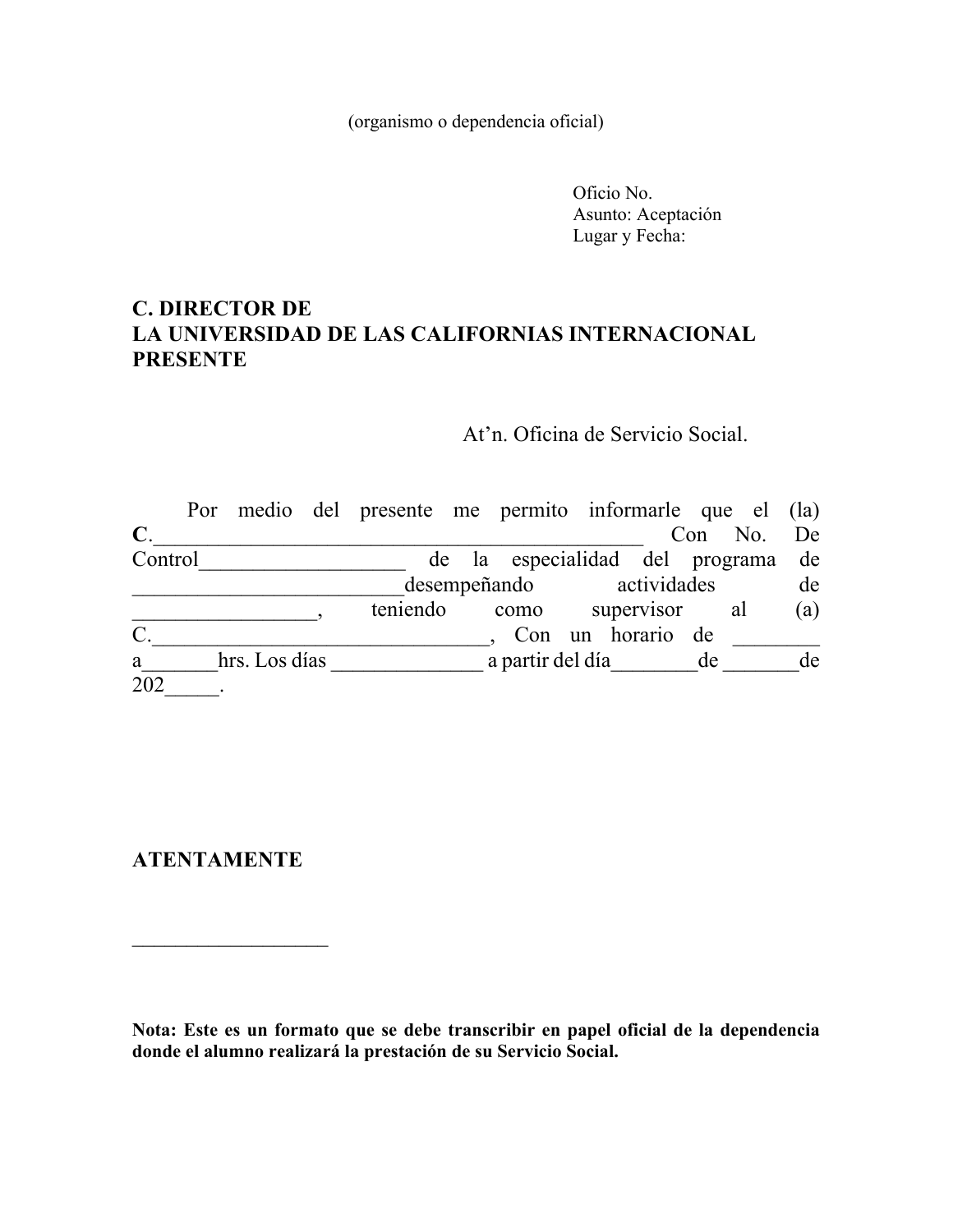(organismo o dependencia oficial)

Oficio No. Asunto: Carta de terminación. Lugar y Fecha:

#### **C. DIRECTOR DE** LA UNIVERSIDAD DE LAS CALIFORNIAS INTERNACIONAL **PRESENTE**

At'n. Oficina de Servicio Social.

Por medio del presente me permito informarle que el (a)  $C.$ realizó su Servicio Social en el desempeñando actividades programa de  $\overline{\phantom{a}}$ durante el periodo comprendido del al al de cubriendo un total de la contraria hrs.

**ATENTAMENTE** 

NOTA: Este es un formato que se debe transcribir en papel oficial donde el alumno prestó sus Servicios.

C.c.p. Interesado C.c.p.Archivo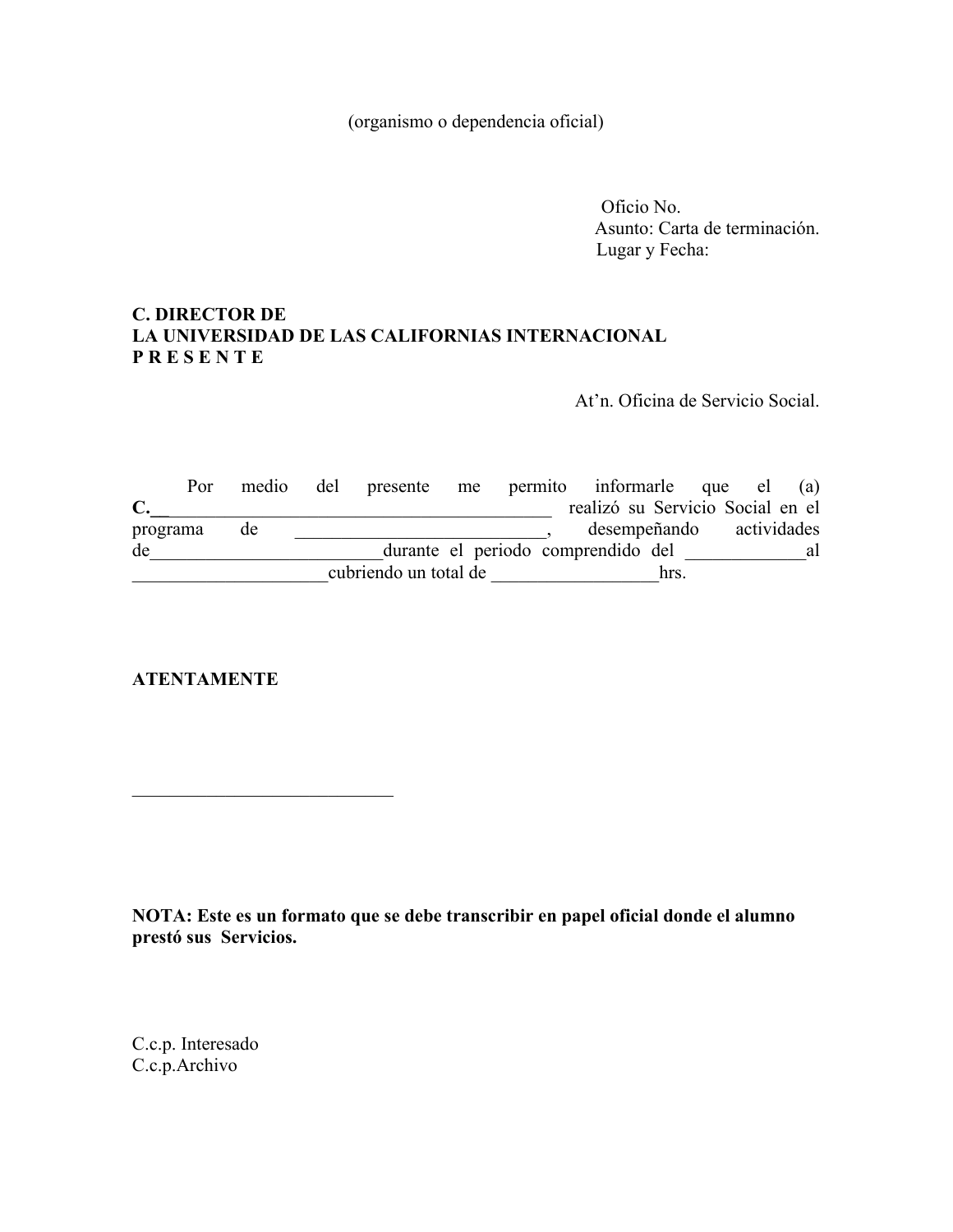### CONTROL BIMESTRAL SERVICIO SOCIAL

| Reporte No.           | No. de Control |    |              |     |  |  |
|-----------------------|----------------|----|--------------|-----|--|--|
| Nombre del Alumno     |                |    |              |     |  |  |
| Carrera               |                |    | Cuatrimestre |     |  |  |
| Individual            |                |    | Brigada No.  |     |  |  |
| Lugar de Presentación |                |    |              |     |  |  |
| Nombre del Programa   |                |    |              |     |  |  |
| Período del           | de             | al | de           | año |  |  |

Horario de Actividades para ser llenado durante el paríodo reportado.

| Lunes | Martes | Miércoles | Jueves | Viernes | Sábado | Domingo | Total de Horas |
|-------|--------|-----------|--------|---------|--------|---------|----------------|
|       |        |           |        |         |        |         |                |
|       |        |           |        |         |        |         |                |
|       |        |           |        |         |        |         |                |
|       |        |           |        |         |        |         |                |
|       |        |           |        |         |        |         |                |
|       |        |           |        |         |        |         |                |
|       |        |           |        |         |        |         |                |
|       |        |           |        |         |        |         |                |
|       |        |           |        |         |        |         |                |
|       |        |           |        |         |        |         |                |
|       |        |           |        |         |        |         |                |
|       |        |           |        |         |        |         |                |
|       |        |           |        |         |        |         |                |
|       |        |           |        |         |        |         |                |
|       |        |           |        |         |        |         |                |
|       |        |           |        |         |        |         |                |
|       |        |           |        |         |        |         |                |
|       |        |           |        |         |        |         |                |

| Total de horas de este reporte | Total de horas acumuladas |
|--------------------------------|---------------------------|
| Puesto y Firma del Supervisor  |                           |
| Firma del Interesado           |                           |

Autorizó

#### DDDDDDDDDDDDDDDDDDDDDDDDDD **Coordinador de Servicio Social**

Nota: Este reporte se entregará en original y copia cada dos meses dentro de los primeros 7 (siete) días 15 hábiles de la fecha de término del mismo. Deberá presentarse con nombres, cargo, firma y sello de la dependencia en que se presta el Servicio Social. No es válido si presenta tachaduras, corrector o enmendaduras.

C.c.p. Interesado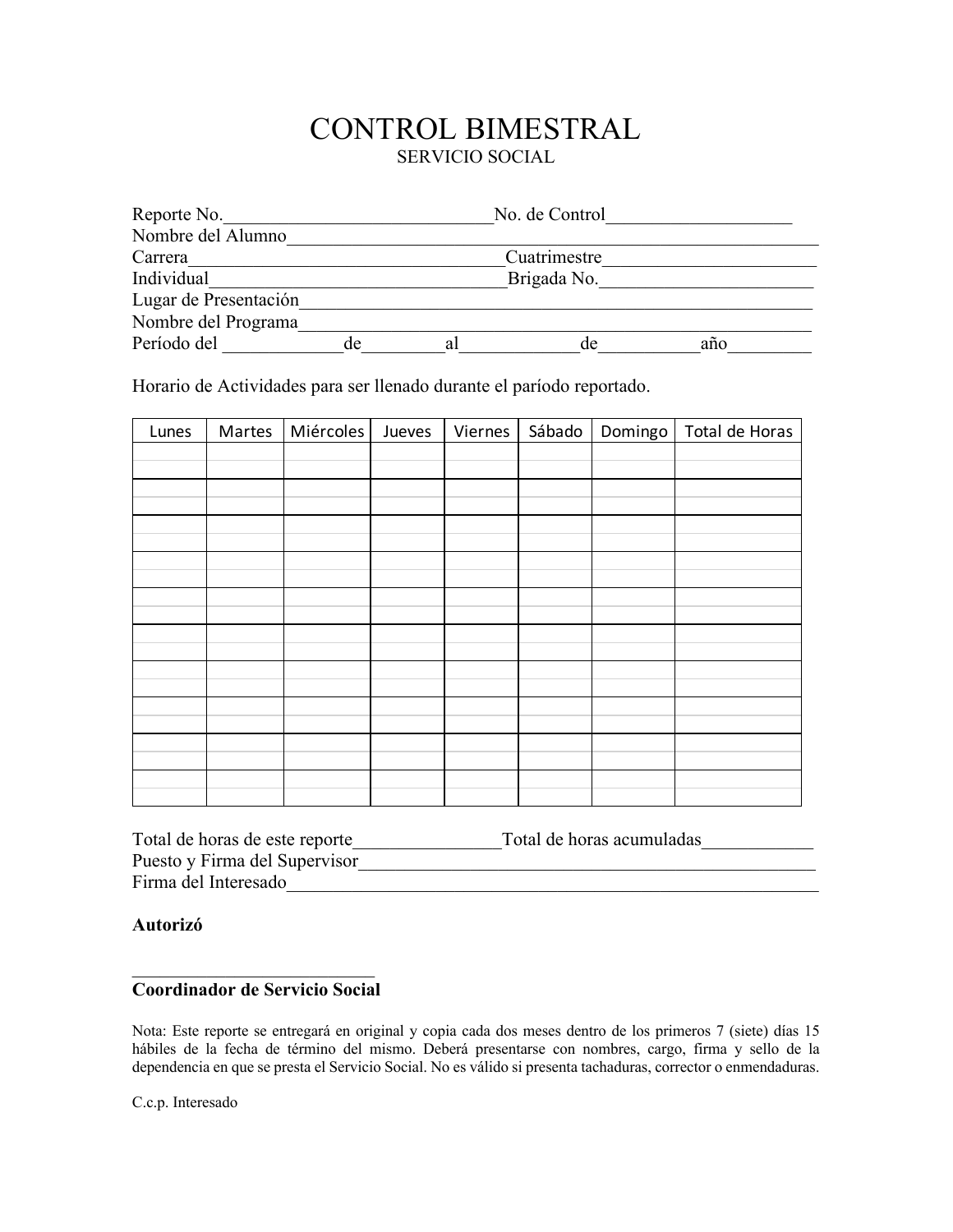# **SOLICITUD DE SERVICIO SOCIAL**

### **DATOS PERSONALES**

| <b>NOMBRE COMPLETO:</b> | EDAD: | SEXO: F M |
|-------------------------|-------|-----------|
| DOMICILIO:              |       |           |

#### $ESCOLARIDAD$

| CARRERA: |                     | No. DE CONTROL:    |
|----------|---------------------|--------------------|
| PERIODO  | <b>CUATRIMESTRE</b> | CREDITOS APROBADOS |

### **DATOS DEL PROGRAMA**

| DEPENDENCIA OFICIAL U ORGANISMO                               |  |
|---------------------------------------------------------------|--|
| NOMBRE DEL PROGRAMA                                           |  |
| MODALIDAD : INDIVIDUAL () BRIGADA () INICIO () TERMINACION () |  |

55555555555555555555555 )))))))))))))5555555555555555555555

### **TIPO DE PROGRAMA:**

| EDUCACION PARA LOS ADULTOS |  |  |
|----------------------------|--|--|
| A TRAVES DEL DEPORTE       |  |  |
| <b>INTERNO</b>             |  |  |
| EXTRAORDINARIO             |  |  |
| DESARROLLO DE LA COMUNIDAD |  |  |
| PRONASOL.                  |  |  |
| INVESTIGACION              |  |  |
|                            |  |  |

5555555555555555555555 DIA MES AÑO

**FIRMA DEL PRESTANTE JEFE DE LA OFICINA**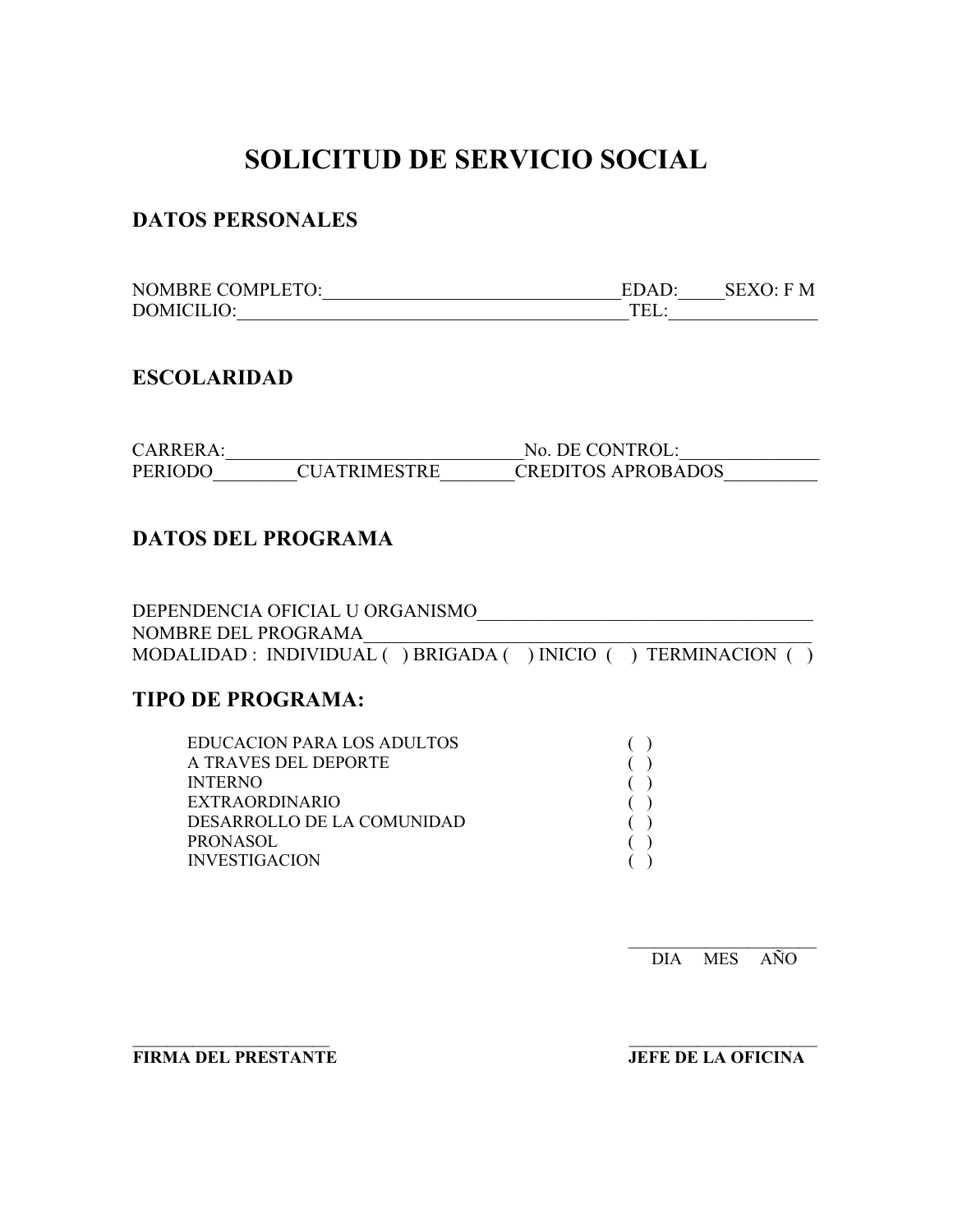## **SERVICIO SOCIAL**

### **CARTA DE COMPROMISO**

Con el fin de dar cumplimiento a lo estipulado en la Ley Reglamentaria del Artículo 5to. Constitucional relativo a la prestación del Servicio Social de estudiantes profesionales, el que suscribe:

#### **DATOS PERSONALES:**

No. DE CONTROL

| APELLIDO PATERNO                        |     | APELLIDO MATERNO | NOMBRE(S)           |                 |
|-----------------------------------------|-----|------------------|---------------------|-----------------|
| <b>NIVEL DE ESTUDIOS</b>                |     |                  | <b>ESPECIALIDAD</b> |                 |
| <b>CALLE</b>                            | No. | <b>COLONIA</b>   | <b>POBLACION</b>    | <b>TELEFONO</b> |
| PROGRAMA ASIGNADO                       |     |                  |                     |                 |
| LUGAR DE PRESTACION DEL SERVICIO SOCIAL |     |                  |                     |                 |
| <b>FECHA DE INICIACION:</b>             |     |                  |                     |                 |

FECHA DE TERMINACION

Me comprometo a sujetarme a los reglamentos de Servicio Social y a cumplirlo en la forma y el período manifestado, así como participar con mis conocimientos e iniciativa en las actividades que se realicen, procurando difundir en forma positiva a la imagen de la Universidad de las Californias Internacional, en las comunidades o en el lugar donde preste mi Servicio Social. De no hacerlo así, quedo enterado en que mi baja en la prestación de tal Servicio, procederá automaticamente.

CONFORME

FIRMA DEL INTERESADO

Vo. Bo.

EL RESPONSABLE DEL SERVICIO SOCIAL

Tijuana, B.C. A de de 202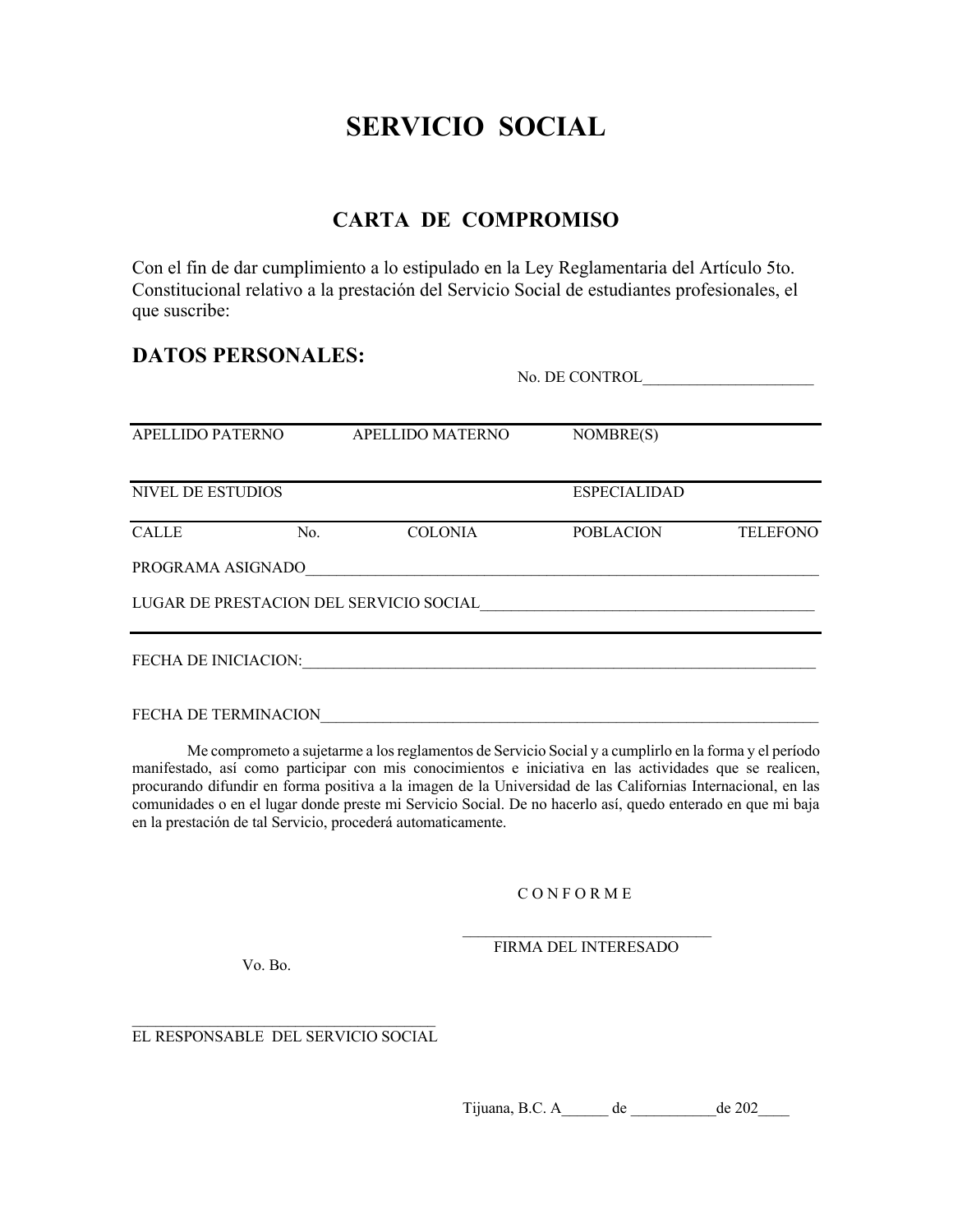# GUÍA PARA LA REALIZACION DEL INFORME **FINAL DEL SERVICIO SOCIAL** (MEMORIA)

Esta deberá ser entregada a más tardar 1 mes después de la fecha de terminación del último reporte.

### A)-INTRODUCCIÓN

#### **B)-DESARROLLO DE ACTIVIDADES**

\* Objetivo(s) general(es) de la actividad asignada en el programa que participó

\* Actividades y/o tareas realizadas

\* Explicar en que consiste cada una de ellas y calendarización de las mismas. Contenido Mínimo 10 hojas (sin contar anexos)

### **C)-RESULTADOS**

#### **D)-CONCLUSIONES**

\* Evaluación personal y profesional sobre lo realizado.

- \* Problemas que se presentaron y de qué manera fuerón tratados.
- \* La experiencia que dejó la realización del Servicio Social.

### E)-RECOMENDACIONES

\* Todo aquello que pueda servir de orientación a compañeros que realizaran actividades similares.

\* Todo aquello que puede servir para mejoramiento del Servicio Social. F)-ESCRITO A COMPUTADORA, SIN FALTA DE ORTOGRAFÍA y ENGARGOLADO.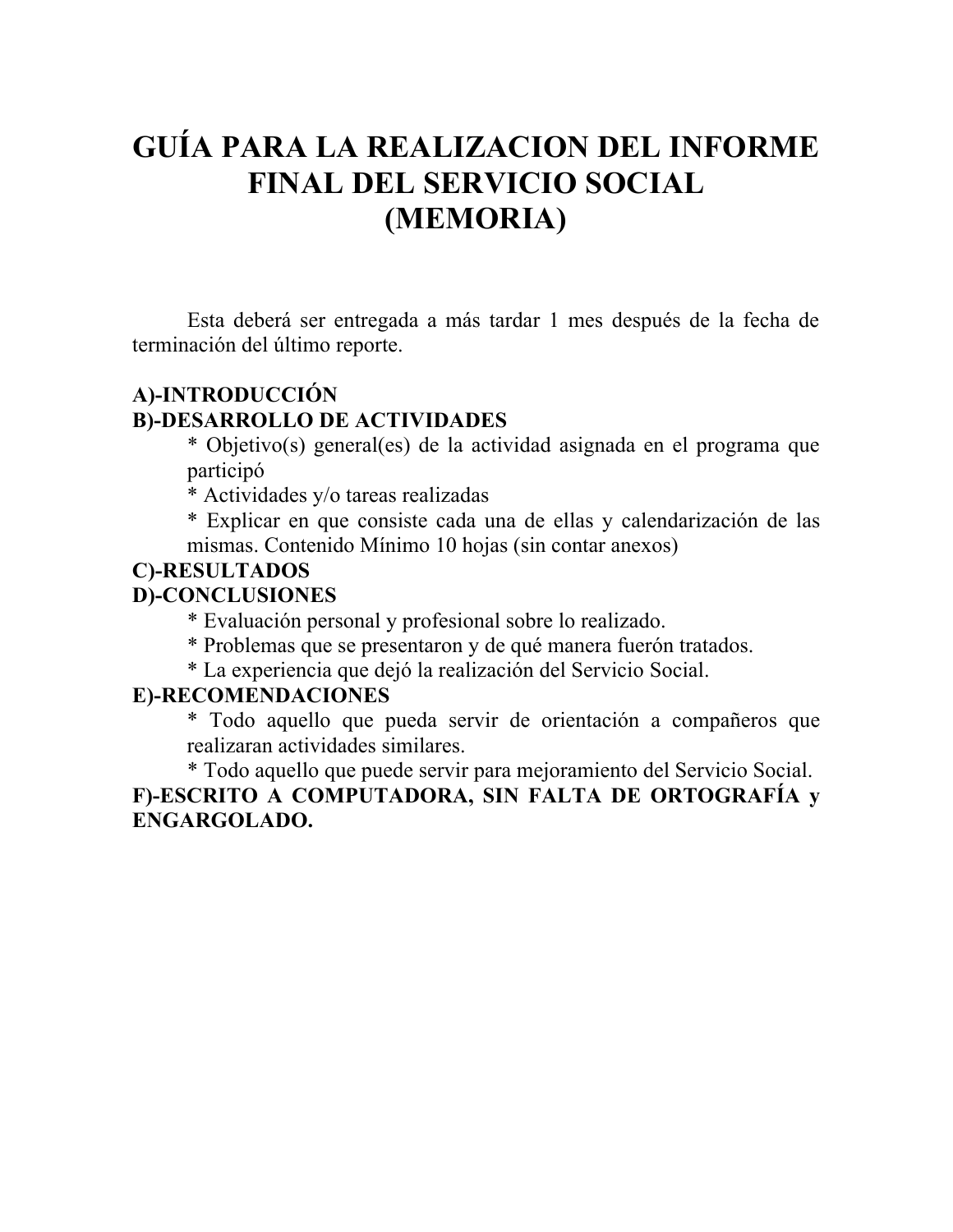

#### **UNIVERSIDAD DE LAS CALIFORNIAS INTERNACIONAL**

"El Prestigio no se Hereda, SE GANA"

**ANEXO A-SS**

#### SONDE DE OPINIÓN DEL SERVICIO SOCIAL (SS) **"ÍNDICE DE SATISFACCIÓN DE LAS INSTITUCIONES RECEPTORAS"**

|                                                                                                                                   |                  |              |         |                |              | Folio: (para UDCI)      |
|-----------------------------------------------------------------------------------------------------------------------------------|------------------|--------------|---------|----------------|--------------|-------------------------|
| Institución receptora de alumno que presta el Servicio Social:                                                                    |                  |              |         |                |              |                         |
|                                                                                                                                   |                  |              |         |                |              |                         |
| Dirección:                                                                                                                        |                  |              |         |                | Tel.:        | Fecha:                  |
| Nombre del Alumno:                                                                                                                |                  |              |         |                |              |                         |
| Licenciatura:                                                                                                                     |                  |              |         |                |              |                         |
|                                                                                                                                   |                  |              |         |                |              |                         |
| Con el fin de valorar el Servicio Social que brindan nuestros alumnos en su Institución, se pide de favor contestar lo siguiente: |                  |              |         |                |              |                         |
| 1. En la escala de 5 al 10, circule el nivel de satisfacción de acuerdo al Servicio Social que presentó el alumno.                |                  |              |         |                |              |                         |
|                                                                                                                                   |                  |              |         |                |              |                         |
|                                                                                                                                   | <b>Excelente</b> | <b>Bueno</b> | Regular | Malo           | Pésimo       |                         |
|                                                                                                                                   | 5                | 4            | 3       | $\overline{2}$ | $\mathbf{1}$ |                         |
| ¿Por qué?                                                                                                                         |                  |              |         |                |              |                         |
|                                                                                                                                   |                  |              |         |                |              |                         |
|                                                                                                                                   |                  |              |         |                |              |                         |
| 2. De manera general ¿cuáles fueron las actividades que desempeñó el alumno en su Institución?                                    |                  |              |         |                |              |                         |
|                                                                                                                                   |                  |              |         |                |              |                         |
| $2 \frac{1}{2}$                                                                                                                   |                  |              |         |                |              |                         |
| 3                                                                                                                                 |                  |              |         |                |              |                         |
| 3. ¿Considera que el tiempo en el que se brindó el Servicio Social fue el adecuado?                                               |                  |              |         |                |              | Sí No                   |
|                                                                                                                                   |                  |              |         |                |              |                         |
| ¿Por qué?                                                                                                                         |                  |              |         |                |              |                         |
|                                                                                                                                   |                  |              |         |                |              |                         |
|                                                                                                                                   |                  |              |         |                |              |                         |
|                                                                                                                                   |                  |              |         |                |              |                         |
| 4. ¿Recomendaría a nuestros alumnos a otras Instituciones como prestadores de Servicio Social?                                    |                  |              |         |                |              | Sí No                   |
| ¿Por qué?                                                                                                                         |                  |              |         |                |              |                         |
|                                                                                                                                   |                  |              |         |                |              |                         |
|                                                                                                                                   |                  |              |         |                |              |                         |
|                                                                                                                                   |                  |              |         |                |              | Gracias por su apoyo!!! |
|                                                                                                                                   |                  |              |         |                |              |                         |
|                                                                                                                                   |                  |              |         |                |              |                         |
|                                                                                                                                   |                  |              |         |                |              |                         |
|                                                                                                                                   |                  |              |         |                |              |                         |
| Nombre de quien contestó la valoración al Servicio Social:                                                                        | Firma:           |              |         |                |              |                         |
| Correo electrónico:                                                                                                               |                  |              |         |                |              |                         |
|                                                                                                                                   |                  |              |         |                |              | Sello de la Institución |
|                                                                                                                                   |                  |              |         |                |              |                         |